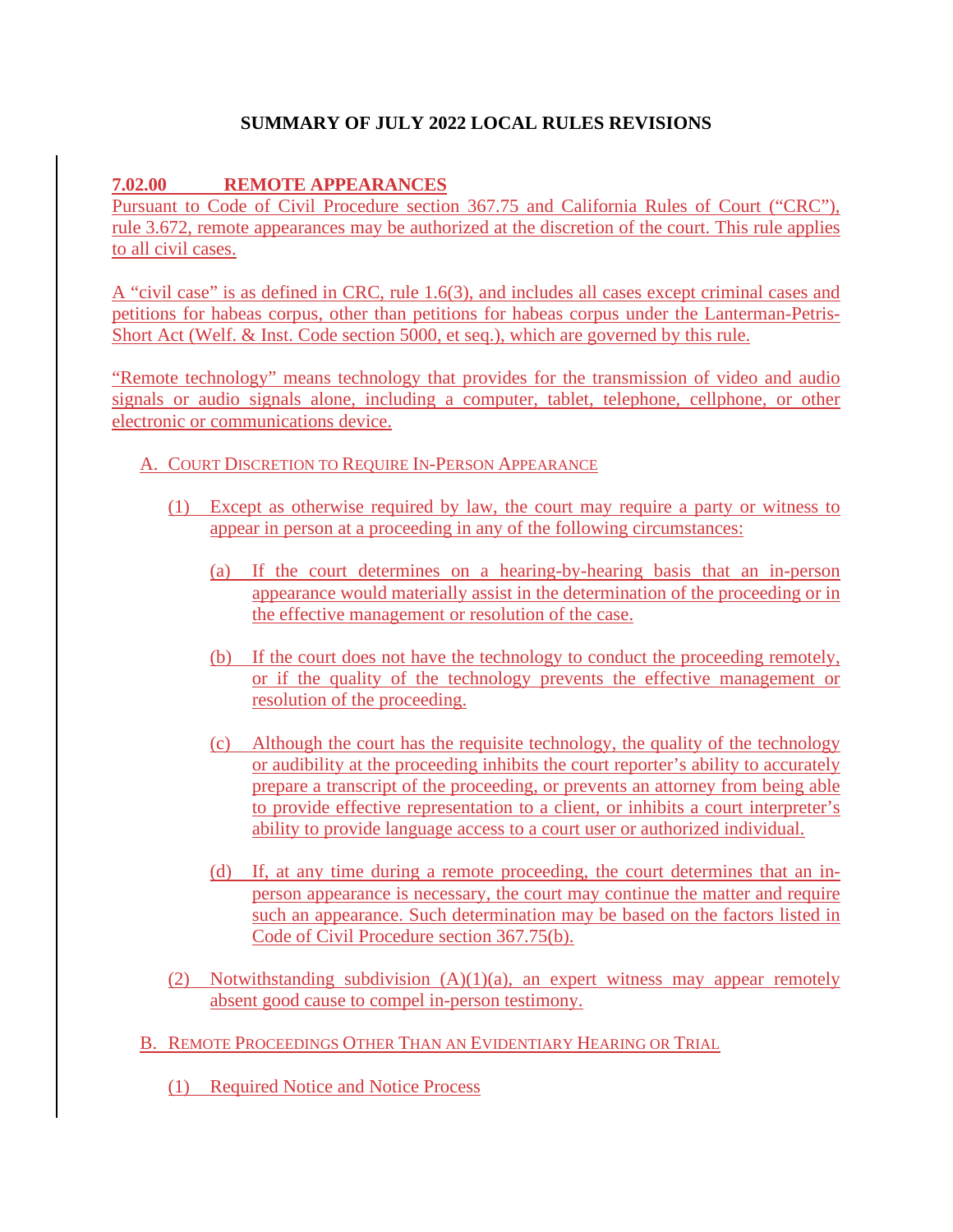- (a) For matters set with at least three (3) court days' notice, the requesting party must file and serve Notice of Remote Appearance (Judicial Council form RA-010) at least two (2) court days prior to the hearing date of the proceeding. Notice to the other parties may be provided in writing, electronically, or orally in a way reasonably calculated to ensure notice is received at least two (2) court days before the proceeding. This notice process does not apply to Case Management Conferences ("CMC") or Ex Parte proceedings.
- (b) For matters set with less than three (3) court days' notice, including Ex Parte applications, the requesting party must file and serve form RA-010 no later than 2:00 p.m. on the court day before the proceeding. Notice to the other parties may be provided in writing, electronically, or orally in a way reasonably calculated to ensure notice is received no later than 2:00 p.m. on the court day before the proceeding.
- (c) CMCs are currently conducted remotely only via VCourt. The parties are not required to file a notice to appear remotely prior to a CMC. This rule does not limit the right of a party to appear in person at a CMC.
- (d) If the requesting party intends to appear remotely throughout the case, the requesting party only needs to file form RA-010 once (check item 2a). However, if any party appears in the case after this notice has been given, form RA-010 must be served on that party. Service may be by any means authorized by law.
- C. REMOTE PROCEEDINGS FOR AN EVIDENTIARY HEARING OR TRIAL An "evidentiary hearing or trial" is any proceeding at which oral testimony may be provided, including small claims, unlawful detainers, civil harassment restraining order hearings, domestic violence restraining order hearings, and gun violence restraining order hearings. (CRC, rule  $3.672(c)(2)$ .)
	- (1) Required Notice and Notice Process
		- (a) For matters set with at least 15 court days' notice, the requesting party must file and serve Notice of Remote Appearance (Judicial Council form RA-010). Notice to the other parties may be provided in writing, electronically, or orally in a way reasonably calculated to ensure notice is received at least 10 court days before the proceeding.
		- (b) For matters set with less than 15 court days' notice, the requesting party must file and serve Notice of Remote Appearance (Judicial Council form RA-010). Notice to the other parties may be provided in writing, electronically, or orally in a way reasonably calculated to ensure notice is received at least two (2) court days before the proceeding.
		- (c) In response to receiving from a party or witness a notice of a remote proceeding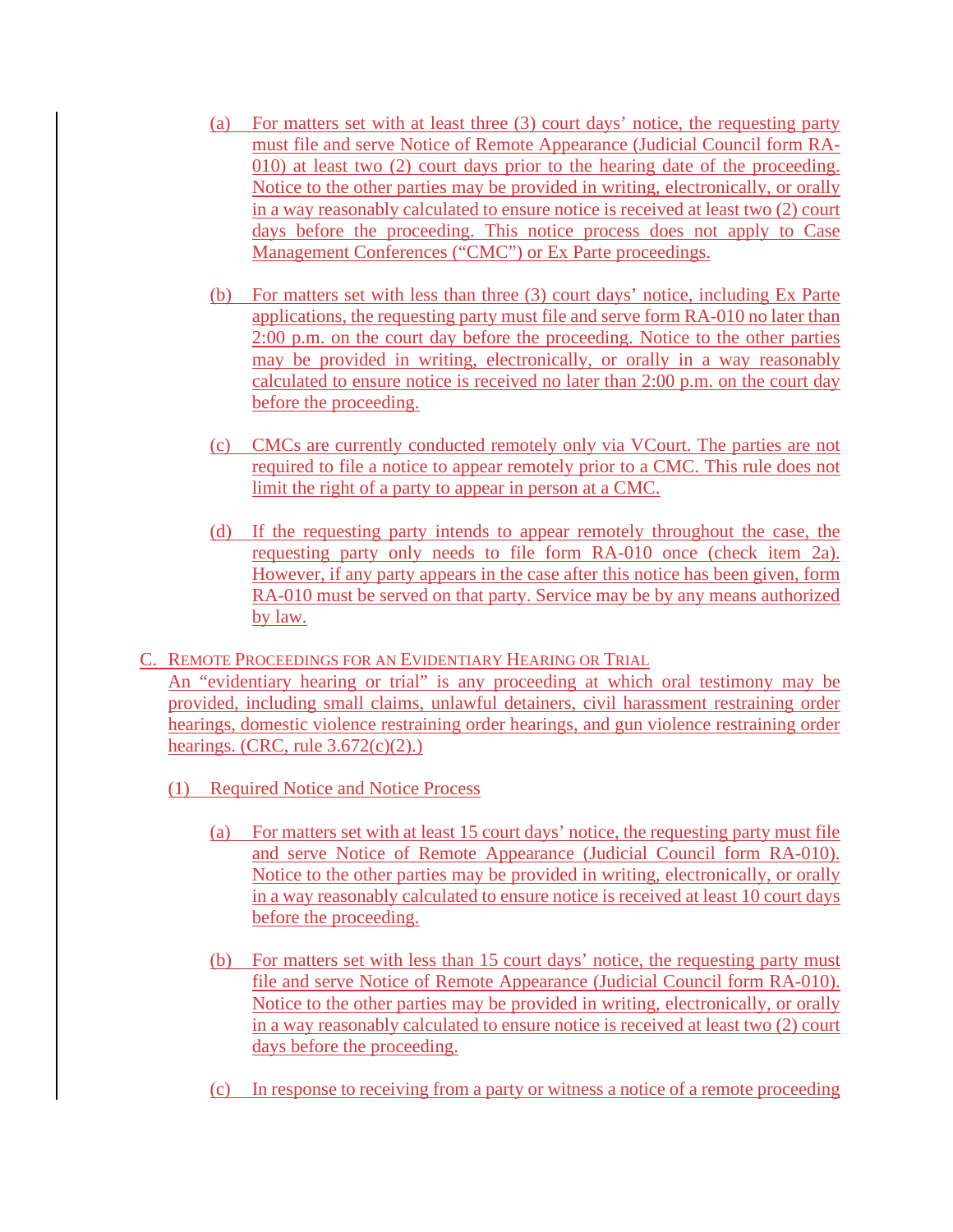for an evidentiary hearing or trial, other parties in the action may oppose the remote appearance by serving and filing Opposition to Remote Proceeding at Evidentiary Hearing or Trial (Judicial Council form RA-015). The opposition must be accompanied by a proposed order. The party opposing the remote appearance may use Order Regarding Remote Appearance (Judicial Council form RA-020). The opposition must be filed and served on all parties or other persons entitled to receive notice of the proceedings at least five (5) court days prior to the hearing or trial date, unless the hearing is set with less than 15 days' notice, in which case the opposition must be filed and served by 12:00 p.m. on the court day preceding the hearing or trial.

- (d) In determining whether to conduct an evidentiary hearing or trial, in whole or in part, through the use of remote technology over opposition, the court must consider the factors in Code of Civil Procedure section 367.75(b) and (f), and any limited access to technology or transportation asserted by a party. The court may not require a party to appear through remote technology for an evidentiary hearing or trial.
- D. REMOTE PROCEEDINGS IN JUVENILE DEPENDENCY
	- (1) General Provisions
		- (a) This subdivision does not apply to juvenile justice proceedings.
		- (b) The definitions of CRC, rule 3.672(c) apply, except that, for purposes of this subdivision, a "party" is any of the following persons and that person's counsel:
			- (i) A child or nonminor dependent subject to the proceeding.
			- (ii) Any parent, Indian custodian, or guardian of a child subject to the proceeding.
			- (iii) The social worker who filed the petition to commence the juvenile dependency proceedings on behalf of the county child welfare department.
			- (iv) The tribe of an Indian child subject to the proceeding if the tribe has intervened.
			- (v) A de facto parent of a child subject to the proceeding to whom the court has granted party status.
	- (2) Conducting a Remote Proceeding

Any juvenile dependency proceeding may be conducted, in whole or in part, through the use of remote technology, as long as the following conditions are met: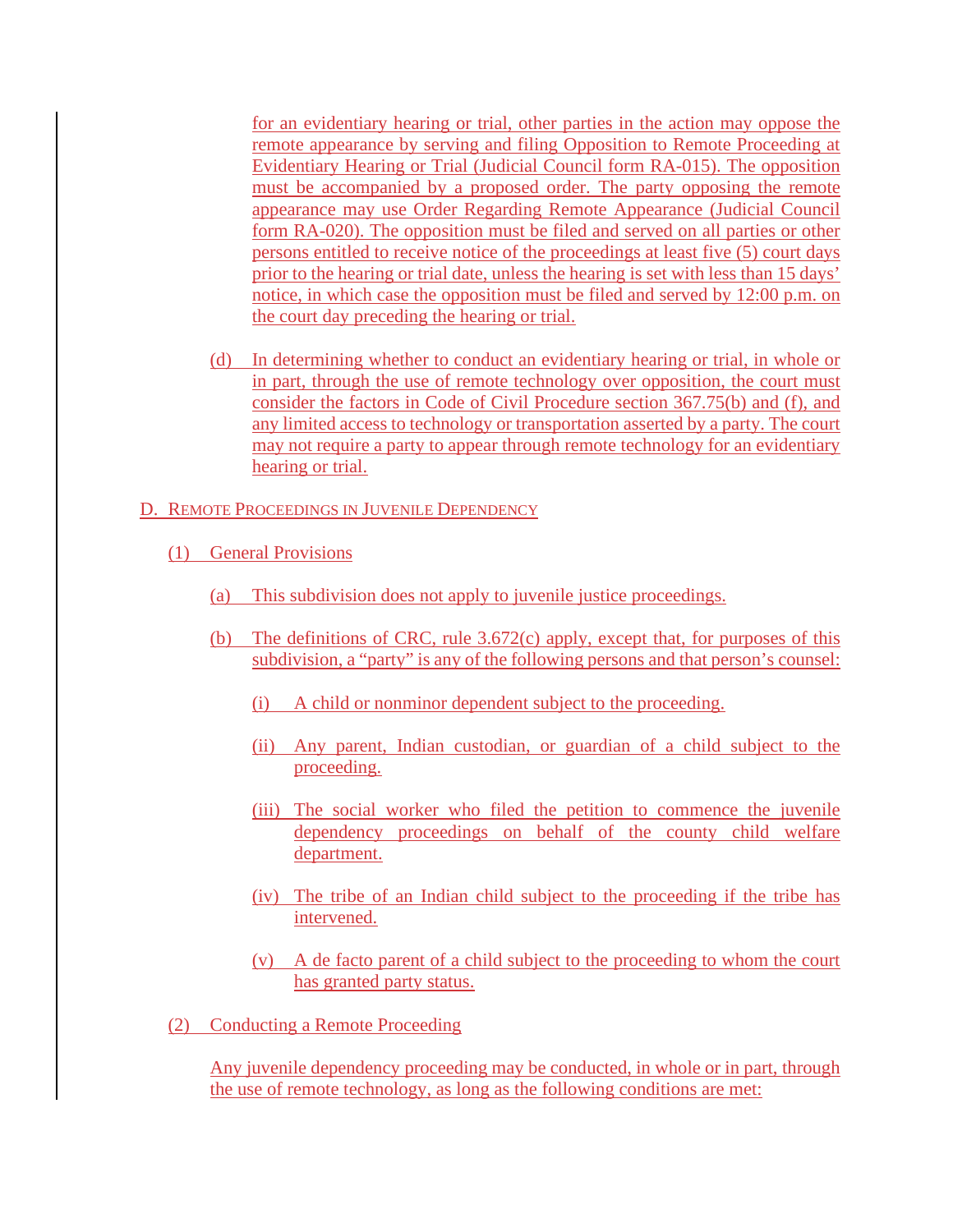- (a) Any party or person authorized to be present at the proceeding may request to appear remotely.
- (b) The court may not require any party to appear remotely.
- (c) All statutory confidentiality requirements applicable to a juvenile dependency proceeding held in person apply equally to a remote proceeding.
- (3) Required Notice and Request Process
	- (a) Any person entitled under CRC, rule 5.530(b) or authorized by court order to be present at a proceeding may request to appear remotely by filing and serving Request to Appear Remotely–Juvenile Dependency (Judicial Council form RA-025) with the court at least three (3) court days prior to the hearing date of the proceeding. Notice to the other parties may be provided in writing, electronically, or orally in a way reasonably calculated to ensure notice is received at least three (3) court days before the proceeding.
	- (b) Any party may ask the court to compel the physical presence of a party or witness by filing the request in writing with the court and serving a copy of the request on each party by any means authorized by law reasonably calculated to ensure receipt no later than two (2) court days prior to the proceeding. The party opposing the remote appearance may use Request to Compel Physical Presence–Juvenile Dependency (Judicial Council form RA-030).
- (4) Determination of Request
	- (a) A witness must appear in person unless all parties to the proceeding have consented to the witness's remote appearance.
	- (b) The court may require any person to appear in person if the court determines that:
		- (i) One or more of the factors listed in Code of Civil Procedure section 367.75(b) or (f) or in this rule, including the person's limited access to technology, requires the person's physical presence; or
		- (ii) The court cannot ensure that the person's remote appearance will have the privacy and security necessary to preserve the confidentiality of the proceeding; or
		- (iii) A remote appearance by the person is likely to cause undue prejudice to a party.
	- (c) The court must consider a person's ability to appear in person at a proceeding,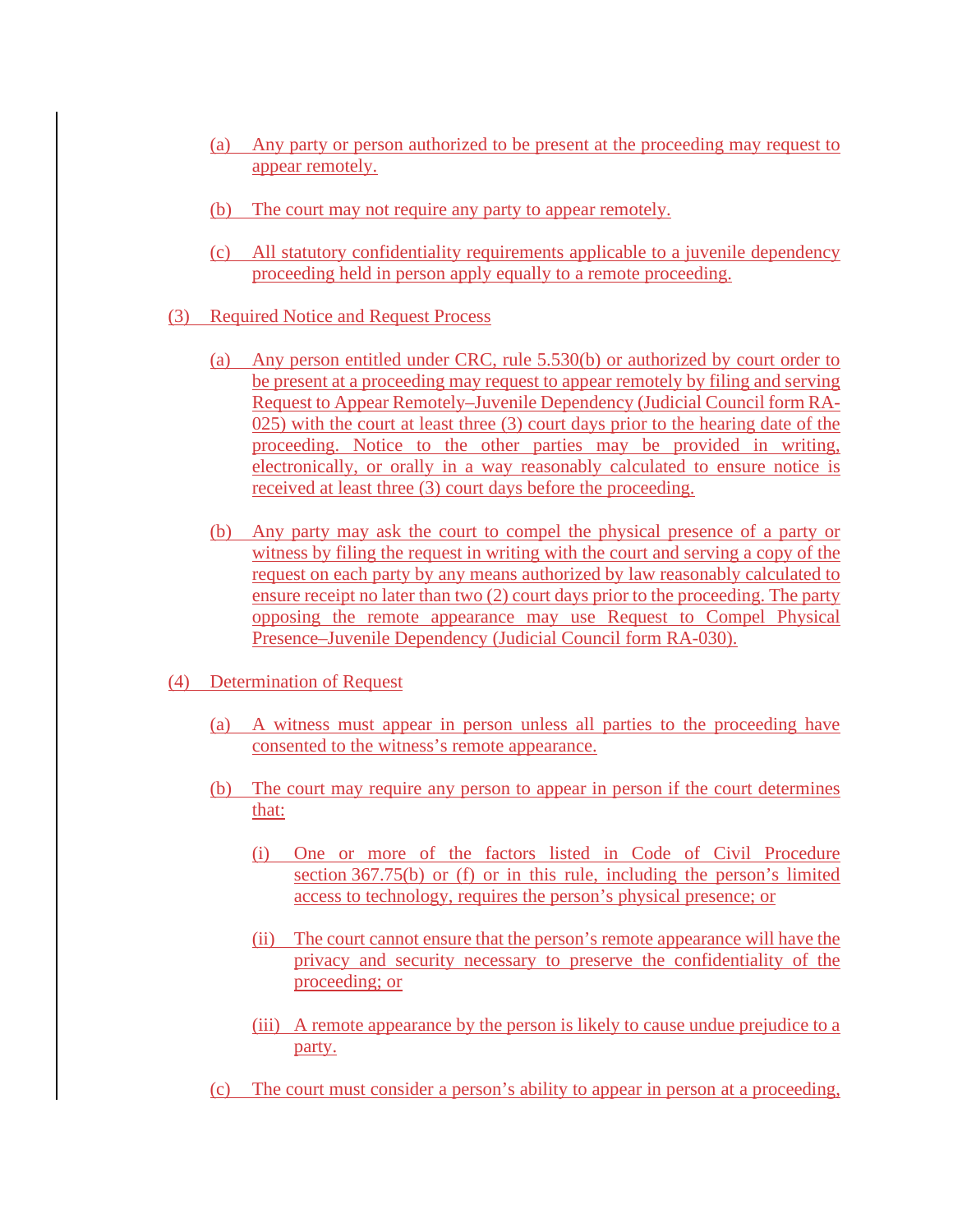including any limits to the person's access to transportation, before ordering the person to appear in person.

E. WAIVER OF NOTICE

At any time during a case, all parties to an action may stipulate to waive notice of any other participant's remote appearance. This stipulation may be made orally during a proceeding or in writing filed with the court.

# F. OTHER RULES REGARDING NOTICE

- (1) Any party may choose to appear in person, even if the party gave notice of the intent to appear remotely or was authorized to appear remotely.
- (2) Notwithstanding the other provisions of this rule, a party may ask the court for leave to appear remotely without the notice provided for under subdivisions B, C and D. The court may permit the party to appear remotely upon a finding of good cause, unforeseen circumstances, or that the remote appearance would promote access to justice.

### G. VENDORS OR PLATFORMS

A list of the vendors or platforms that must be used for remote appearances are located on the court's website at www.eldorado.courts.ca.gov/remote-appearances.

- H. REMOTE APPEARANCE FEES
	- (1) Fees for each telephonic appearance in civil cases are charged pursuant to CRC, rule 3.670(k). Fees for each videoconference appearance will be charged pursuant to CRC, rule 3.72, and Government Code section 70630, and will not exceed the total fee charged for telephonic appearances.
	- (2) Parties who, by statute, are not charged filing fees or fees for court services may not be charged a remote appearance fee under Government Code section 70630. (CRC, rule  $3.672(k)(1)$ .)
	- (3) Parties with a fee waiver shall not be charged fees for remote appearances. To obtain remote appearance services without payment of a fee, the party must advise the vendor or the court that they have received a fee waiver from the court. If a vendor requests, the party must transmit a copy of the order granting the fee waiver to the vendor.

(Revised July 1, 2022)

# **7.02.00 TELECONFERENCING AND VIDEOCONFERENCING**

A. TELECONFERENCING. Pursuant to California Rules of Court, rule 3.670 and rule 5.9, telephonic appearances may be authorized at the discretion of the court. Any party wishing to appear telephonically for hearings, conferences, or proceedings listed as requiring a personal appearance in rule 3.670(e) or rule 5.9(c) must obtain prior approval from the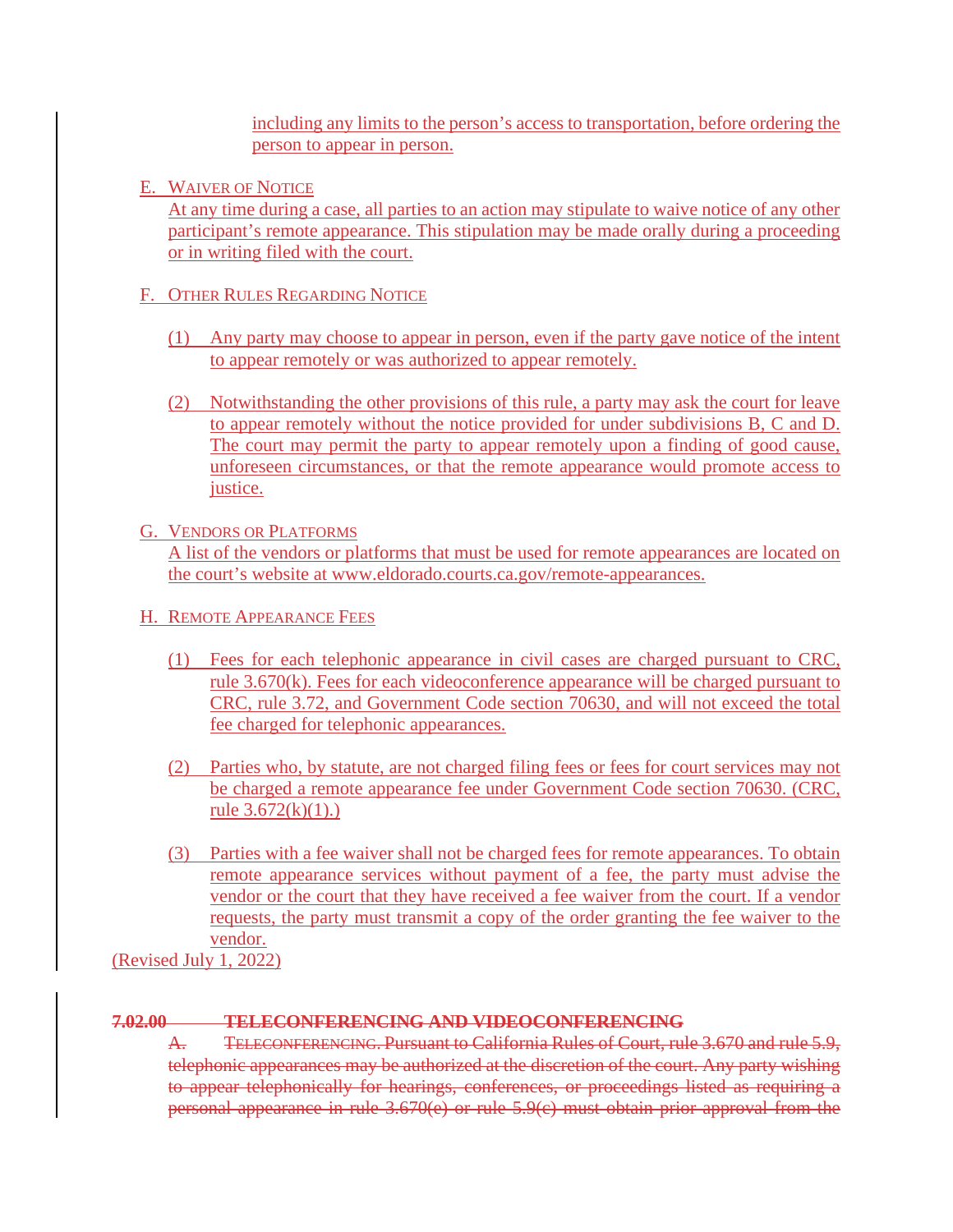judicial officer.

Parties must file Local Form M-52 (Request for Telephonic Appearance) at least twelve (12) court days before the hearing if the hearing, conference, or proceeding requires a personal appearance and judicial approval.

If judicial approval has been previously granted for a hearing that is continued by the court, or if approval for a telephonic appearance is granted by a judicial officer on the record and both parties are present in court, no further notice is required and Local Form M-52 does not need to be filed.

Telephonic appearances must be scheduled through the court's telephonic appearance reservation website, which can be accessed through the court's website (www.eldorado.courts.ca.gov). There shall be a charge for each telephonic appearance, pursuant to California Rules of Court, rule 3.670. There may be an additional charge for appearances scheduled less than two (2) court days prior to the scheduled hearing. Charges for telephonic appearances must be paid by credit card through the court's telephonic appearance reservation website.

B. VIDEOCONFERENCING. Unless otherwise prohibited by law, parties may appear or present testimony by videoconference. The requesting party must file and serve Local Form M-51 (Application for Videoconference Appearance and Order) at least ten (10) days prior to the date the matter is initially set for hearing or trial. Any objections to the application must be filed and served no later than five (5) days after service of the application. Thereafter, the court will rule on the application or set the matter for hearing on the application.

If judicial approval has been previously granted for a hearing that is continued by the court, or if approval for a videoconference appearance is granted by a judicial officer on the record and both parties are present in court, no further notice is required and Local Form M-51 does not need to be filed.

The application form is available at the court's website or in the clerk's office. Videoconferencing fees will be paid by the requesting party. (Revised January 1, 2022)

### **7.10.05 TENTATIVE RULING SYSTEM FOR WESTERN SLOPE AND SOUTH LAKE TAHOE**

… [¶] …

B. TENTATIVE RULING PROCEDURE

… [¶] … (4) Appearances

… [¶] …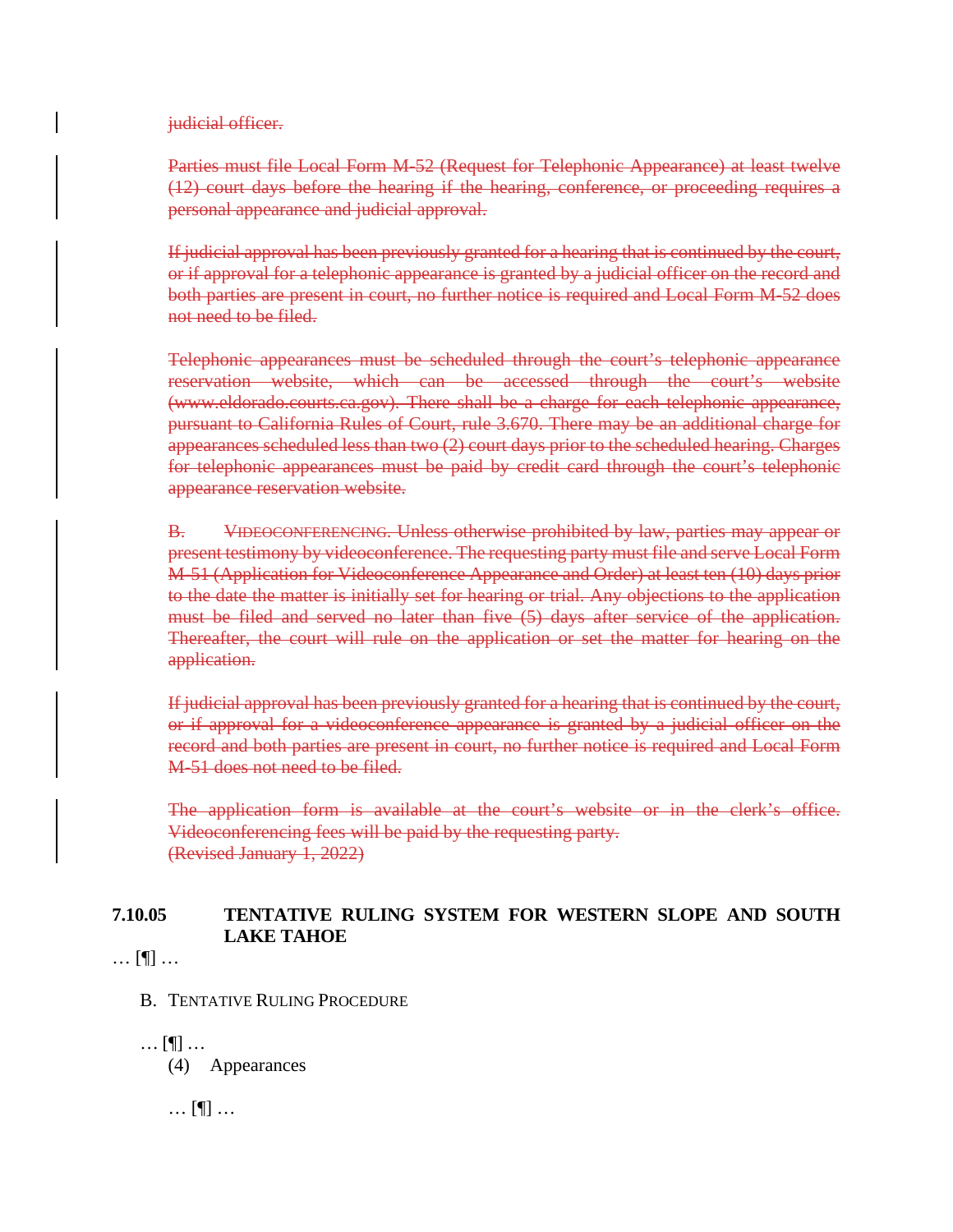b. Unless otherwise indicated in the tentative ruling, appearances for oral argument may be made either in person or remotely in accordance with Local Rule 7.02.00 telephonically.

… [¶] …

(Revised Julyanuary 1, 2022)

### **8.00.02 APPLICATION OF RULES**

Except as inconsistent with the family lawis rules, family law matters shall be subject to the rules governing civil cases generally, including but not limited to the California Rules of Court, and the California Code of Civil Procedure, and the Local Rules of the El Dorado County Superior Court, rules 7.00.00, et seq., concerning civil proceedings.

(Revised Julyanuary 1, 202212)

#### **8.06.05 REMOTE APPEARANCES**

Remote appearances may be authorized at the discretion of the court in accordance with Local Rule 7.02.00. (Effective July 1, 2022)

#### **8.10.08 SUPERVISED VISITATION PROVIDERS**

- A. APPLICABLE RULES. Standards and procedures for both professional and nonprofessional visitation providers are governed by the Family Code sections 3200 and 3200.5 and the California Rules of Court, Standards of Judicial Administration, Standard 5.20.
- B. LIST OF PROFESSIONAL VISITATION PROVIDERS. The Custody and Parenting Resource List (Local Form F-101) lists professional visitation providers and is available through the court's website at www.eldorado.courts.ca.gov. The listed individuals/entities have identified themselves as professional supervised visitation providers and have submitted to the court a supervised visitation provider declaration and proof of the required training. Each provider's declaration and proof of required training will be on file and maintained by court administration.
- C. PROFESSIONAL PROVIDERS NOT AFFILIATED WITH COURT. The professional visitation providers are not affiliated with the court and each visitation provider is independently responsible for compliance with any and all applicable legal requirements. The court does not endorse, evaluate, supervise, or otherwise monitor the visitation providers.
- D. PARTIES' OBLIGATION. It is the obligation of each party to investigate and know that a professional or non-professional visitation provider meets the statutory qualifications, training and continuing education requirements.
- E. DECLARATION OF QUALIFICATIONS. All professional and nonprofessional supervised visitation providers must file with the court the Declaration of Supervised Visitation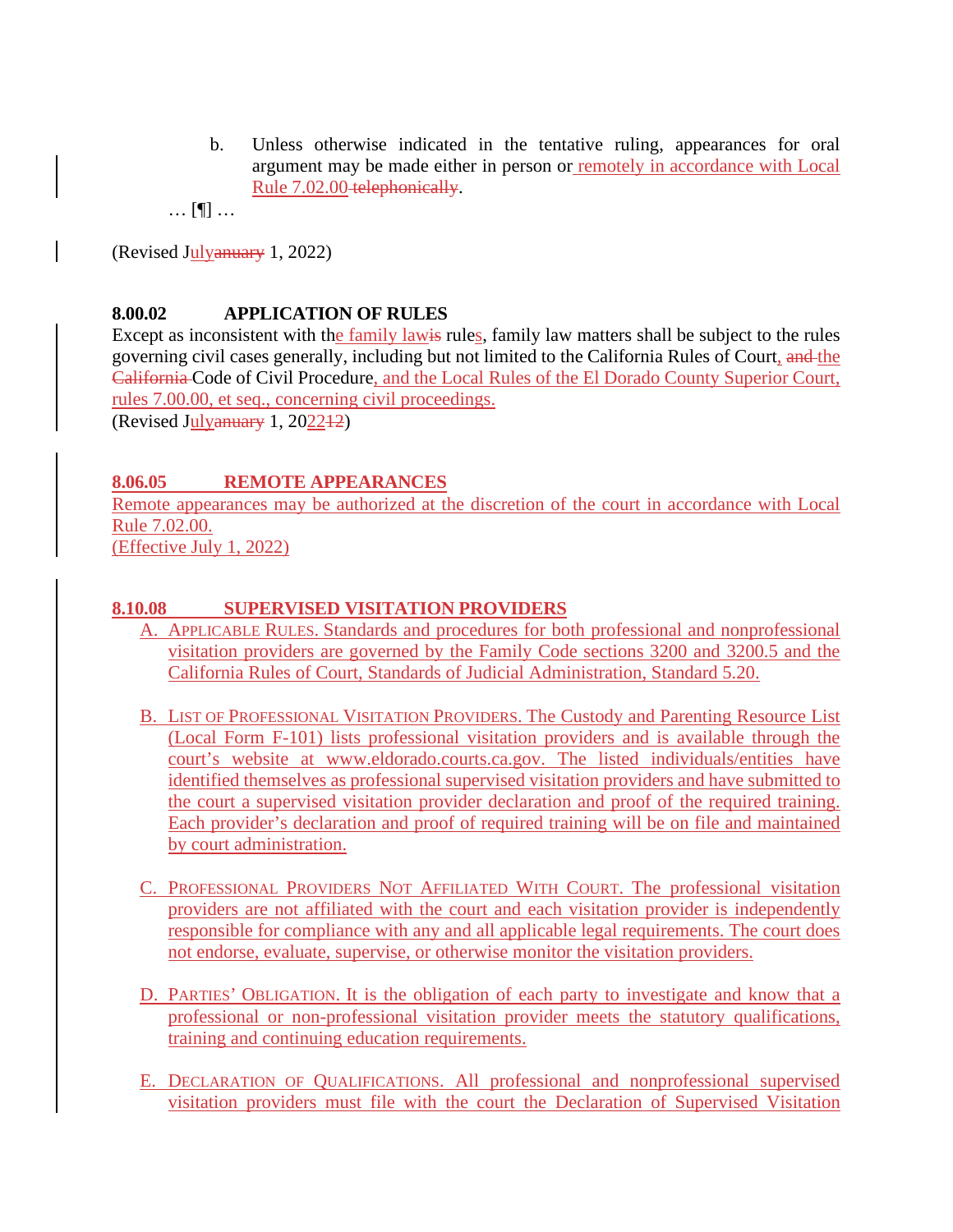Provider (Professional) [Judicial Council form FL-324(P)] or Declaration of Supervised Visitation Provider (NonProfessional) [Judicial Council form FL-324(NP)], or a declaration containing the same qualifications information, before the first supervised visit. In addition, each time a professional provider submits a report to the court, the professional provider must also file and serve on all parties, their attorneys, and the attorney for the child a new and current declaration.

- F. CURRENT DECLARATION OF VISITATION PROVIDER. "Current" means the Declaration of Supervised Visitation Provider (form FL-324(P) or FL-324(NP)) has been completed and signed within 10 days prior to filing the form with the court. In the event any information contained in the declaration has changed, an updated version must be filed and served by the provider on all parties, their attorneys, and the child's attorney within five (5) days of the change in information.
- G. INELIGIBILITY OF VISITATION PROVIDER. In the event a visitation provider becomes ineligible to provide services for any reason (including, but not limited to, failure to meet the qualifications and training set forth in California Rules of Court, Standards of Judicial Administration, Standard 5.20, or Family Code section 3200.5) the provider must immediately contact all parties, their attorneys, and the child's attorney, and must state, in writing, the reasons the provider is no longer eligible. Within five (5) days of receipt of the provider's written notice of ineligibility, the parties must file with the court a declaration containing all pertinent information related to the provider's ineligibility. (Effective July 1, 2022)

### **10.00.06 REMOTE APPEARANCESRESERVED FOR FUTURE USE**

Remote appearances may be authorized at the discretion of the court in accordance with Local Rule 7.02.00.

(Revised Julyanuary 1, 202216)

# **11.00.15 DETENTION HEARINGS IN SECTION 300 MATTERS**

… [¶] …

- B. Prior to the detention hearing, all parties and counsel shall comply with the following time frame:
	- (2) County counsel shall be available remotelyby telephone or, at County counsel'shis or her option, personally present to meet with the other attorneys at the designated court appearance time.

… [¶] …

(Revised July 1, 202212)